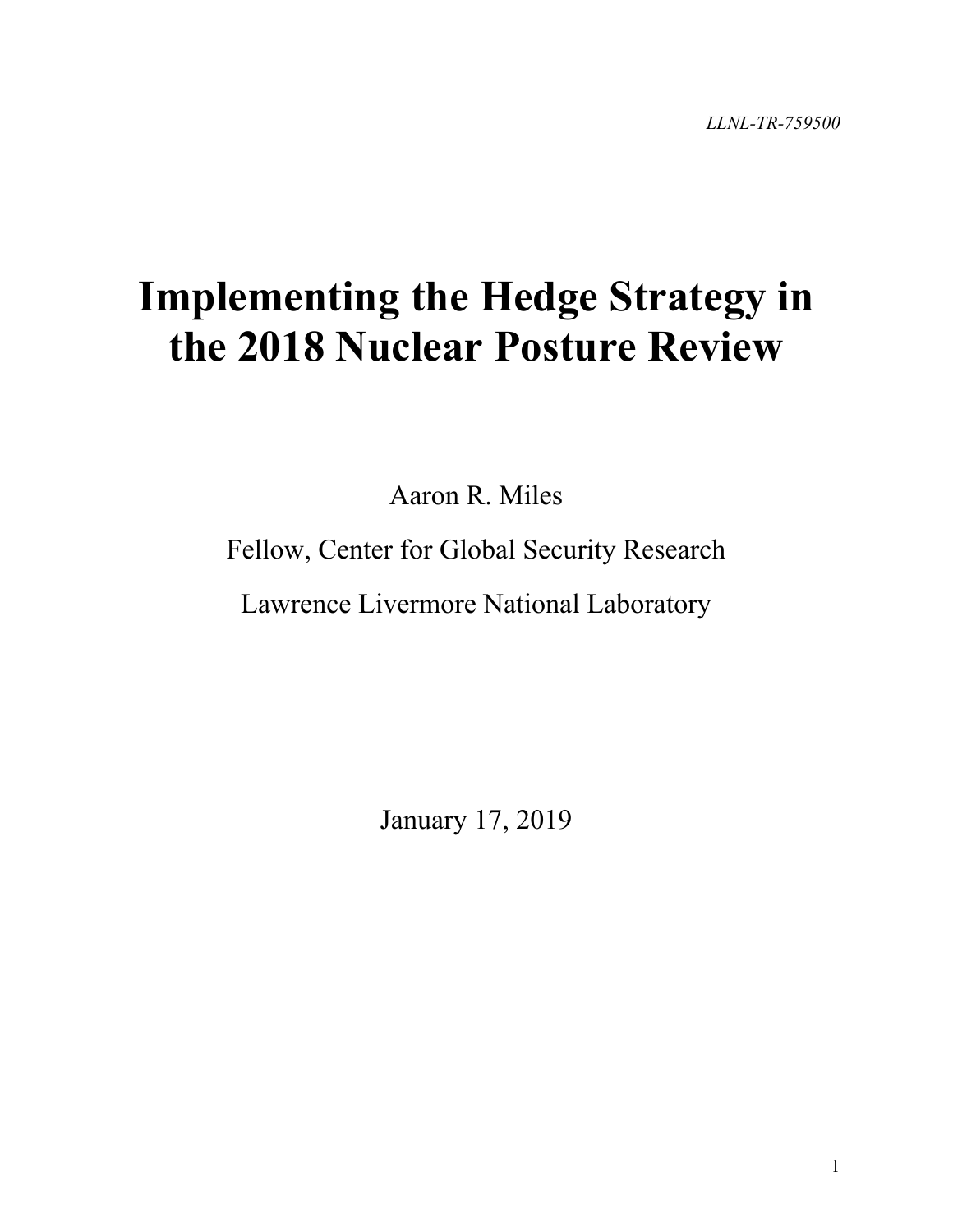#### **Disclaimer**

<span id="page-1-18"></span><span id="page-1-17"></span><span id="page-1-16"></span><span id="page-1-15"></span><span id="page-1-14"></span><span id="page-1-13"></span><span id="page-1-12"></span><span id="page-1-11"></span><span id="page-1-10"></span><span id="page-1-9"></span><span id="page-1-8"></span><span id="page-1-7"></span><span id="page-1-6"></span><span id="page-1-5"></span><span id="page-1-4"></span><span id="page-1-3"></span><span id="page-1-2"></span><span id="page-1-1"></span><span id="page-1-0"></span>This document was prepared as an account of work sponsored by an agency of the United States government. Neither the United States government nor Lawrence Livermore National Security, LLC, nor any of their employees makes any warranty, expressed or implied, or assumes any legal liability or responsibility for the accuracy, completeness, or usefulness of any information, apparatus, product, or process disclosed, or represents that its use would not infringe privately owned rights. Reference herein to any specific commercial product, process, or service by trade name, trademark, manufacturer, or otherwise does not necessarily constitute or imply its endorsement, recommendation, or favoring by the United States government or Lawrence Livermore National Security, LLC. The views and opinions of authors expressed herein do not necessarily state or reflect those of the United States government or Lawrence Livermore National Security, LLC, and shall not be used for advertising or product endorsement purposes.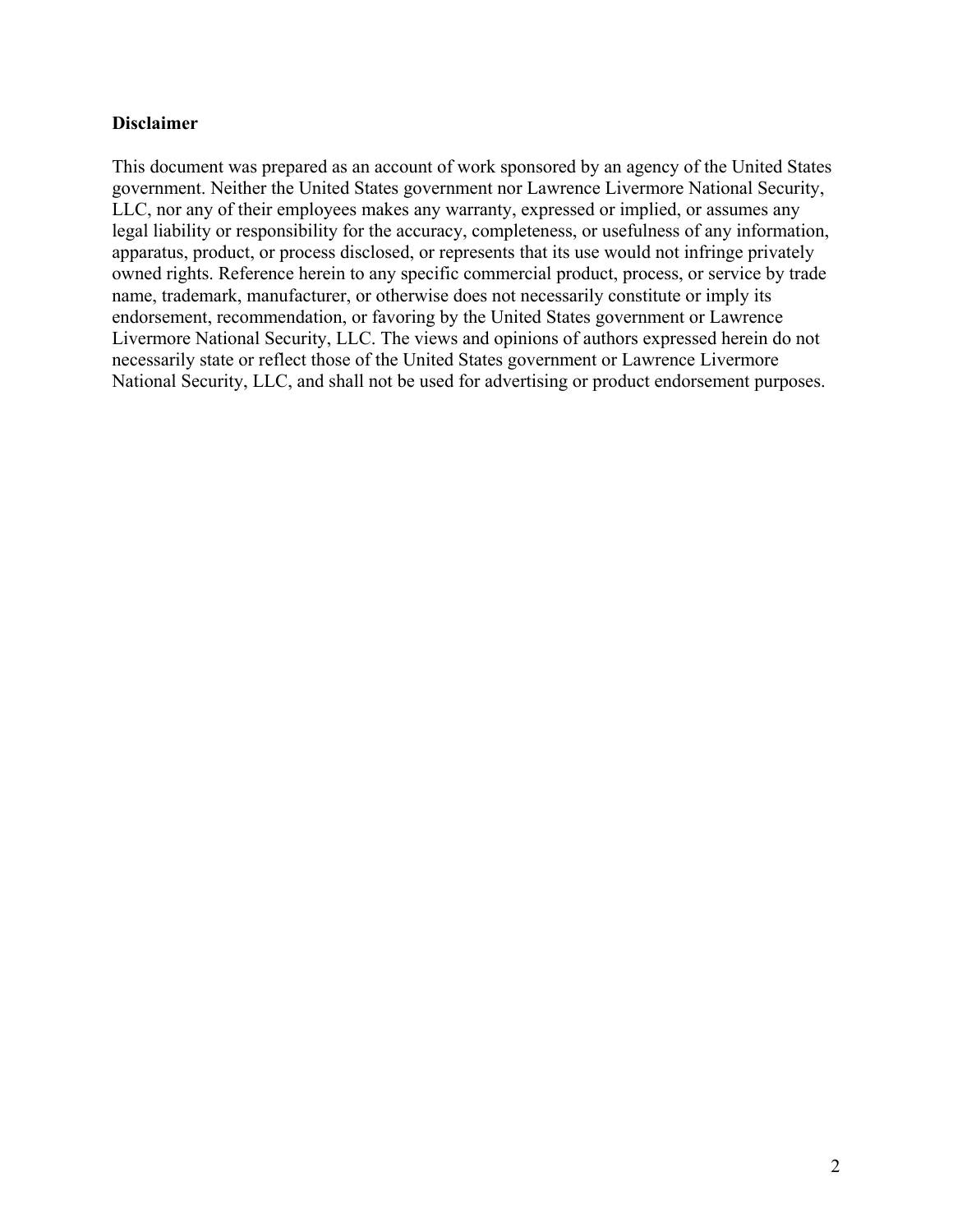#### **Implementing the Hedge Strategy in the 2018 Nuclear Posture Review**

Aaron R. Miles

Fellow, Center for Global Security Research

Lawrence Livermore National Laboratory

#### **Abstract**

The stability of nuclear deterrence is threatened when potential shifts in the technology and security environments can compromise key force attributes, such as the ability of nuclear forces to survive an adversary's first strike. Strategies for hedging against uncertainty seek to preserve effective deterrence when technical problems arise or when adversaries develop new military capabilities and forms of aggression. The latest U.S. nuclear weapons policy continues and expands upon previous efforts to maintain sufficient flexibility in U.S. nuclear force structure to sustain key force attributes in the face of technological or geopolitical challenges. An attributebased approach to hedge planning allows for analysis and comparison of various nuclear force structure alternatives. This analytic approach supports the Trump Administration's finding that measured enhancement, rather than an expansive program to develop new weapon types, is sufficient to shore up the flexibility of U.S. deterrent forces.

#### **Introduction**

Maintaining stable and effective deterrence requires nuclear forces that are structured and postured to respond to potential futures challenges as well as deter today's adversaries under present circumstances. The 2018 Nuclear Posture Review (NPR) continues and expands upon previous U.S. efforts to hedge against uncertainty in the technology and security environments. It incorporates major elements from prior reviews, such as an emphasis on increased flexibility and determination to maintain diversity in the deployed force. Unlike prior reviews, the new policy identifies hedging against uncertainty as one of the roles that nuclear weapons play in U.S. security strategy.<sup>[1](#page-1-0)</sup> It lays out a more thoughtful strategy for to accomplish this objective.

The 2018 NPR establishes a strategy for hedging against uncertainty that [prioritizes the ability to](https://nationalinterest.org/feature/keep-us-nuclear-options-open-avoid-using-them-30242)  [sustain five key force attributes](https://nationalinterest.org/feature/keep-us-nuclear-options-open-avoid-using-them-30242)<sup>[2](#page-1-1)</sup> in the face of technological or geopolitical challenges: survivability, ability to penetrate adversary defenses, prompt response capability, visibility, and range of warhead yields. In this paper, I use these key attributes to analyze the current and planned U.S. nuclear force structures, as well as various alternatives that have or may be proposed. This analysis is based on the ability of force structures to *provide* key attributes and combinations of attributes, and their ability to *preserve* those attributes and combinations when potential challenges arise.

Previous U.S. administrations understood the importance of many key attribute combinations and worked to preserve them. In parallel with its work to reduce the role of nuclear weapons in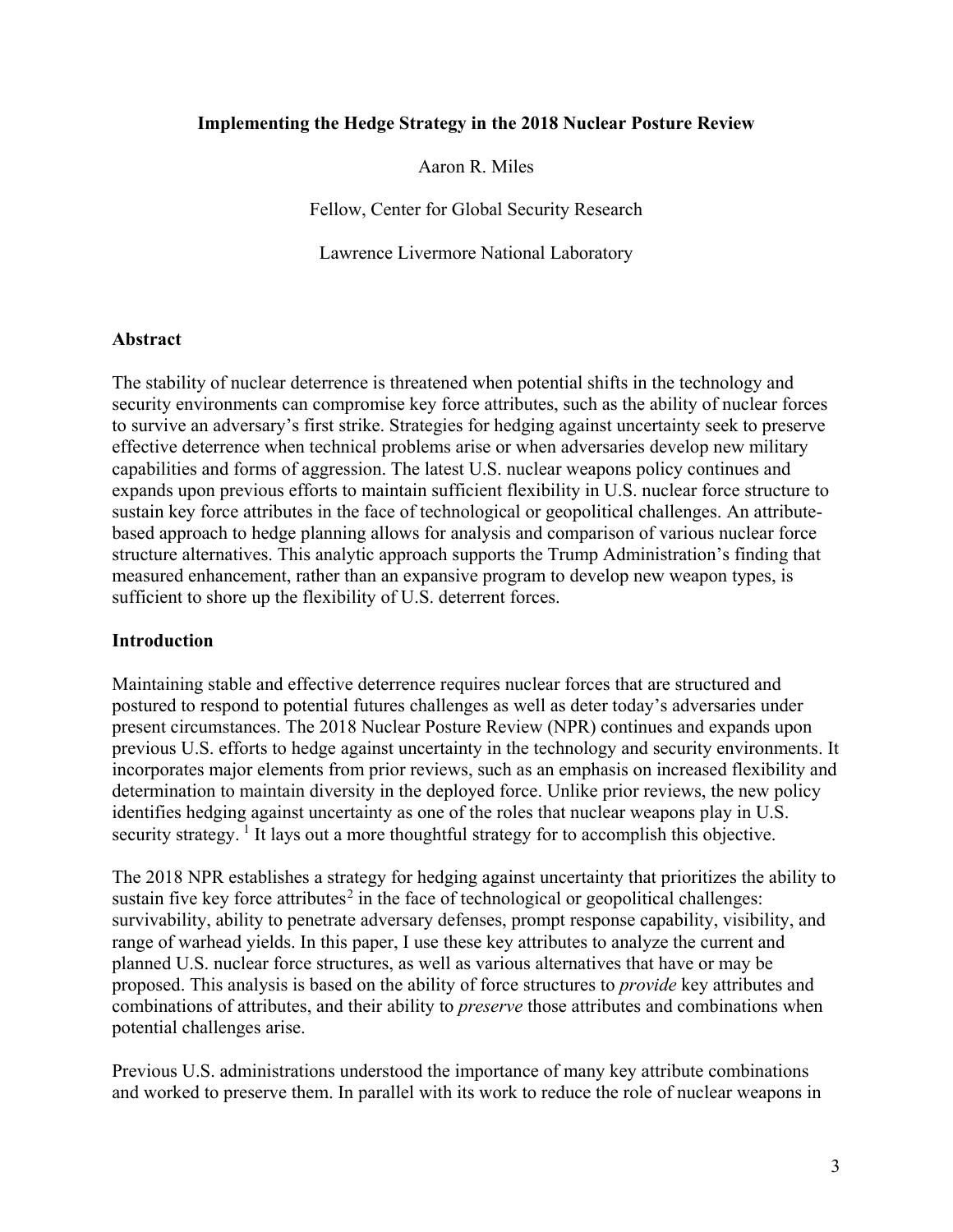U.S. security strategy, the Obama Administration laid the groundwork for a nuclear modernization plan that provides all but one important attribute combination. The Obama Administration then rejected calls to scale the plan back in ways that would increase the difficulty of preserving these attributes in the face of adversary challenges or technical problems.

The Trump Administration's NPR added two "modest supplements" to the Obama modernization plan, in part to fill the one single gap in the ability of existing U.S. forces to provide key attribute combinations. First, the United States will rapidly modify a small number of submarine-launched ballistic missiles (SLBMs) to give them lower yields like those it currently possesses only on more vulnerable aircraft-carried weapons. A low-yield SLBM would strengthen U.S. deterrence posture by providing a more assured ability to penetrate adversary defenses now and into the future. Second, and in part to further assure the ability to penetrate adversary defenses, the United States might later reinstate a nuclear-armed sea-launched cruise missile (SLCM) capability.

These two supplements, together with other elements of the modernization plan, significantly strengthen the U.S. ability to hedge against uncertainty. Following through on this plan will leave the United States better prepared to address technological and geopolitical challenges that are most likely to arise, and those that are less likely but would hold particularly grave consequences for the U.S. ability to deter nuclear attacks against the United States and its allies.

In the balance of this paper, I begin with a brief historical overview of U.S. hedging strategy as it has evolved through the post-Cold War period. This is followed by a discussion of how flexibility in nuclear force structure underwrites hedge strategy in a way that is critical to maintaining effective deterrence. Next, I describe an analytic approach to gauging and comparing the ability of various nuclear force structures to implement the U.S. hedge strategy. Finally, I analyze the ability of various force structure alternatives to meet these hedging criteria.

# **Evolution of U.S. strategy for hedging against uncertainty**

Every nuclear posture review has recognized the importance of hedging against uncertainty. The challenge and urgency increased with each successive review, however, as force modernization and infrastructure renewal were repeatedly delayed. Meanwhile, continuing advancement and diffusion of technology increased the aperture of potential threats to U.S. deterrence.

The 1994 NPR adopted a "lead and hedge" strategy<sup>[3](#page-1-2)</sup> under which the United States would lead in nuclear reductions while retaining the ability to regenerate those capabilities if Russia reversed course on democratization and returned to a more threatening posture. The 2001 NPR<sup>[4](#page-1-3)</sup> determined that the United States would retain a nondeployed hedge force and build a responsive infrastructure in order to sustain the roles of U.S. nuclear weapons "in an era of uncertainty and WMD proliferation." The 2010 NPR<sup>[5](#page-1-4)</sup> recognized three forms of uncertainty – technological, geopolitical, and operational. It developed a hedging strategy, described in the 2013 Report to Congress on U.S. Nuclear Employment Strategy, [6](#page-1-5) that sought to guard against technological risk by "maintain[ing] a sufficient number of non-deployed weapons to hedge against the technical failure of any single weapon type or delivery system at a time." The 2010 NPR set a goal of shifting over time away from a large stockpile of nondeployed hedge weapons to a more responsive infrastructure that could instead produce new weapons if needed, but recognized that this would take a long time.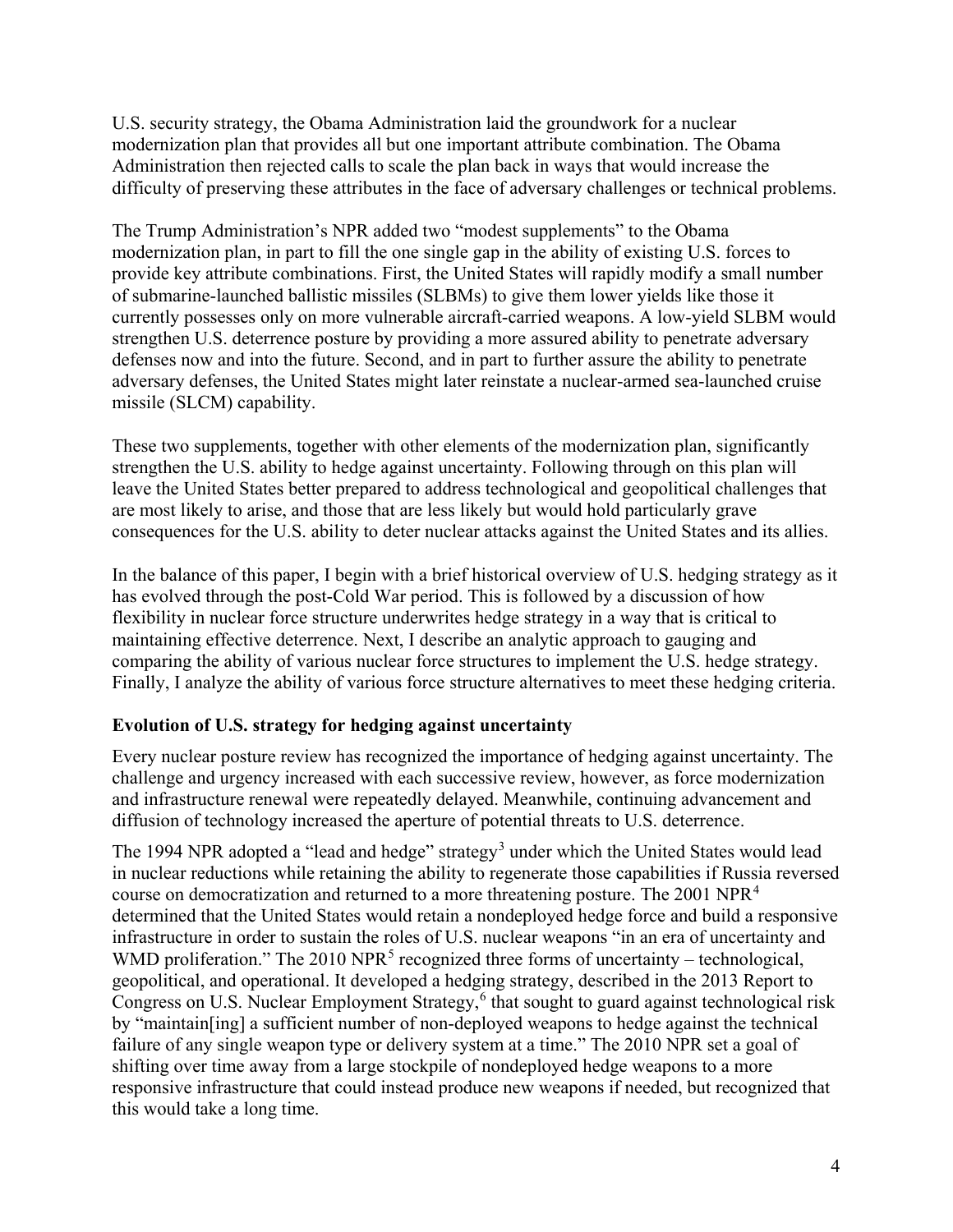In order to preserve warhead attributes where possible, the 2013 employment guidance described a preference for hedge options within the same leg of the triad as the technical failure. Hedging in this way decreases the likelihood that a single technical failure could leave the force unable to execute the employment plans developed under Presidential guidance. However, the 2013 hedge strategy allowed that "where the current stockpile will not allow intra-leg hedging, the United States will be prepared to hedge adequately using inter-leg hedging uploading additional warheads on another leg of the Triad to compensate for the failure of a given type of warhead."<sup>[7](#page-1-6)</sup>

While recognizing the potential for geopolitical and operational as well as technological uncertainty, the Obama Administration's hedge strategy planned only to address technological risk. It determined, without reference to any supporting analysis, that "[a] non-deployed hedge that is sized and ready to address these technical risks will also provide the United States the capability to upload additional weapons in response to geopolitical developments that alter our assessment of U.S. deployed force requirements."[8](#page-1-7) Furthermore, this planning accounted only for technological risk associated with technical problems in the U.S. stockpile. It did not explicitly account for technological risk associated with adversaries' technical breakthroughs that might challenge the effectiveness of U.S. deterrent capabilities.

The 2018 NPR went further in three ways. First, it sought a greater emphasis on the critical importance of hedging against uncertainty. This was due partly to its assessment of a wide range of plausible future challenges, and partly to the slow progress towards a minimally sufficient infrastructure, let alone one that is truly responsive. The 2018 NPR elevated hedging to a role of nuclear weapons in U.S. security strategy, along with deterrence, assurance, and providing a meaningful response if deterrence fails.

Second, the 2018 NPR recognized and elaborated to a much greater extent on four types of risk: geopolitical, operational, technological, and programmatic. It describes technological risk as including both technical failures ("breakdown") and adversaries' technological breakthroughs. It adds programmatic risk as a fourth principal type of challenge. This addition reflected a sense that the United States is currently in a delicate place at the cusp of a once-in-a-generation nuclear modernization program that cannot be further delayed without critical elements of U.S. deterrence capabilities aging into obsolescence.

Third, the 2018 NPR directed that nuclear hedge planning deliberately account for geopolitical as well as technological challenges and that it focus on preserving critical force attributes rather than preserving numbers in the deployed stockpile. Under the new policy, "DoD will prioritize its nuclear hedge planning to sustain specific force attributes in the event of a technological or geopolitical challenge that threatens an element of U.S. nuclear forces."[9](#page-1-8) This approach implicitly connects hedge planning to sustaining nuclear employment options.

## **Flexible range of nuclear options provides and preserves key force attributes**

The 2018 NPR contends that possessing a flexible range of nuclear options strengthens deterrence and also improves the likelihood of avoiding the worst possible outcomes if deterrence fails. "Nuclear options" can refer to different ways of striking a target—bombs, ballistic missiles, etc.—as well as weapons with different yield or other design characteristics. Nuclear options can also include the ability to employ a single weapon or many, or the ability to strike different kinds of targets, from military forces in the field to hardened missile silos deep in enemy territory.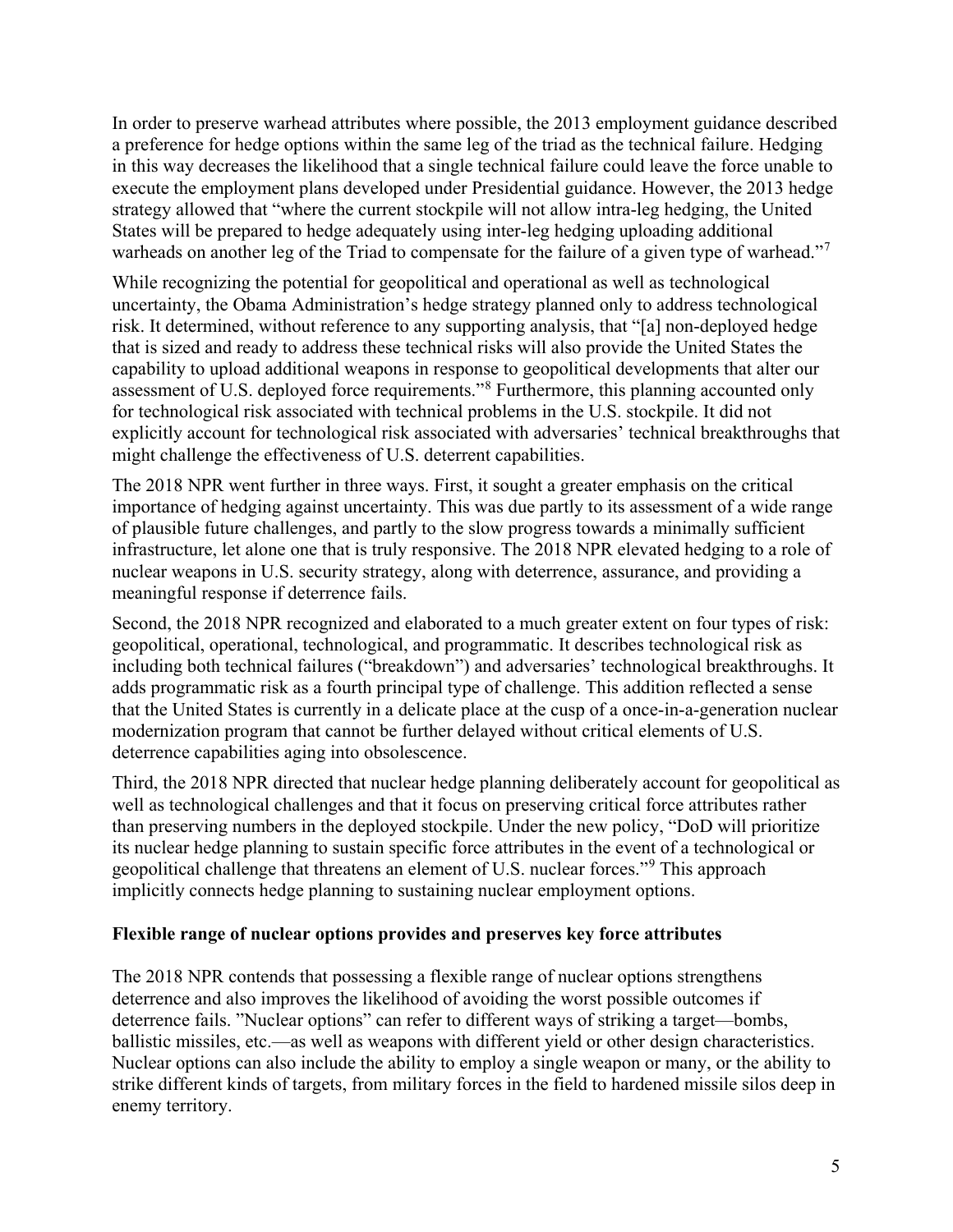The new NPR emphasizes that greater flexibility can help "ensure that potential adversaries perceive no possible advantage in limited nuclear escalation," and "[preserve] credible deterrence against regional aggression."<sup>[10](#page-1-9)</sup> There is good reason to focus on regional conflict scenarios. An adversary bent on aggression might gamble that the United States will back down in the face of limited nuclear use rather than risk defending a faraway ally on the adversary's doorstep. To deter such thinking, the United States needs credible responses to deliberate nuclear escalation. This should include options sufficiently removed from the level of massive nuclear exchange so that the enemy will fear that the United States would actually follow through. More escalatory options may be more frightening but also appear less rational and therefore less credible.

Ideally, nuclear options should provide the flexibility to make whatever threat will do the best job of deterring any given adversary from acts of nuclear aggression. One way to operationalize this is to identify particular attributes that help make deterrence effective and stable, and then prepare a range of response options that can preserve these attributes as adversaries' capabilities advance and technical problems arise within the U.S. arsenal.<sup>[11](#page-1-10)</sup> This approach supports the NPR finding that measured enhancement, rather than an expansive program to develop new weapon types, is sufficient to shore up U.S. options.

The 2018 NPR directs that DoD prioritize U.S. nuclear hedge planning to sustain five key attributes: [12](#page-1-11) **Survivability** ensures that adversaries cannot preemptively destroy U.S. forces. **Ability to penetrate** adversary defenses ensures that they cannot destroy U.S. weapons in flight. **Prompt response** is the ability to act fast enough to discourage adversaries from seeking advantage through surprise or by using fleeting assets. **Visibility** enables movement of forces in ways that reduce the likelihood of unintended escalation in crisis. **Range of warhead yields** includes lower yields that bolster the credibility of U.S. deterrence strategy and commitments to allies.

The 2018 identifies other force attributes elsewhere in the document, but these are generally derivative of the five listed above. For example, "diversity of trajectories"<sup>[13](#page-1-12)</sup> is one way of helping to sustain the ability of U.S. forces to penetrate adversary defenses.

## **Analytic approach to hedge strategy implementation**

Using the key attributes identified in the 2018 NPR (listed in Table 1 along with shorthand references), one can analyze the current and planned U.S. nuclear force structures, along with various alternatives that have been or may be proposed. This analysis includes the ability of force structures to *provide* key attributes and combinations, and their ability to *preserve* those attributes and combinations when potential challenges arise.

First, I identify those attribute combinations that should be preserved together within elements of the force, and exclude combinations that are unnecessary. Second, I specify a set of potential technological and geopolitical challenges, and divide them into two categories based on how likely they are to arise. Third, I specify a set of hedging criteria to govern how these potential challenges should be allowed to impact U.S. forces. Finally, I analyze the ability of various force structure alternatives to meet these hedging criteria.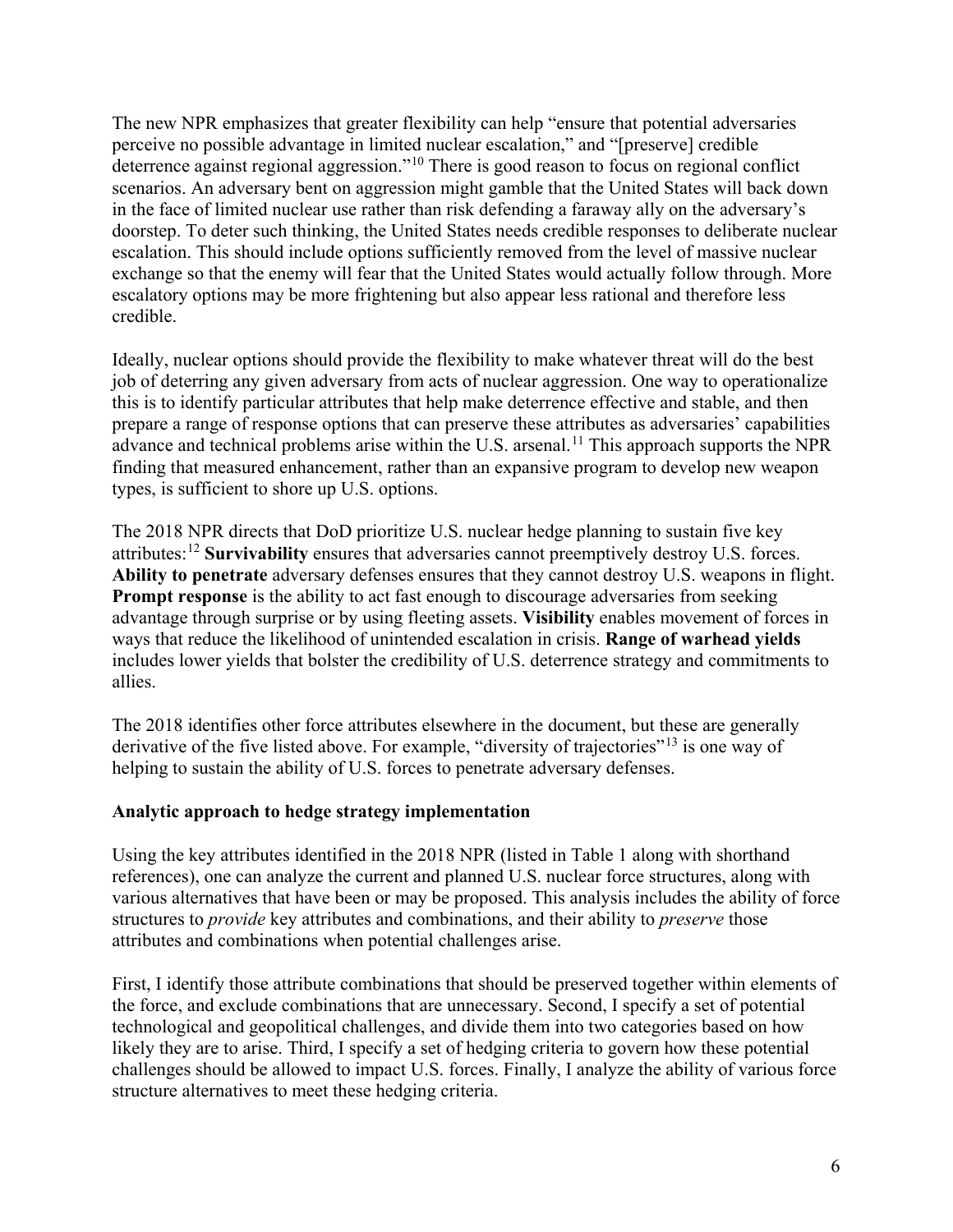#### Table 1. Five Key Attributes.

| <b>Attribute</b>        | <b>Shorthand</b> |
|-------------------------|------------------|
| Survivability           |                  |
| Ability to penetrate    |                  |
| Prompt response         |                  |
| Visibility              |                  |
| Range of warhead yields |                  |

Each step in this analysis includes a significant degree of subjectivity. Others may reasonably disagree on whether a given challenge is more likely or less likely to arise, and even whether it is worth considering at all. While this paper suggests one reasonable set of hedging criteria for implementing the strategy, others are also possible. In any case, this analysis provides a framework that can be easily adjusted to incorporate alternative judgements.

There is some subjectivity even in interpreting the key attributes. In particular, there are two different meanings of survivability. Comprehensive survivability is the ability to carry out a large-scale second strike. Component survivability is the invulnerability of any given force component prior to employment. In this analysis, "S" denotes comprehensive survivability. Therefore, only weapons that might meaningfully contribute to a large-scale second strike are considered to possess the attribute of survivability. Component survivability is also important and could be considered separately, but can be a little tricky in some cases. For forward deployed nonstrategic weapons that play a political role in extended deterrence, some degree of vulnerability can be an element of strategy as well as a liability. "Range of warhead yields" is also subjective, and this analysis treats it as possession of some range of yields that includes lowyield options.

#### **Important combinations of attributes**

Many combinations of the key attributes are also important. For example, it would make little sense to deploy a force with one half that is survivable but cannot penetrate, and another that can penetrate but is not survivable. This would weaken deterrence because an adversary could strike one portion on the ground and the other in the air. Some other combinations are not necessary, and in particular there no need for every force element to possess or sustain all five attributes.

Seven attribute pairs are important and should be preserved (see Table 2). Survivable penetrating forces are the core of an assured response capability. The prospect of a prompt second strike may enhance deterrence, so SF is also important. Prompt and low-yield capabilities are not useful if they are not also penetrating. The ability to penetrate is so critical to these other attributes that it makes sense to replace promptness (F) and range of yields (Y), respectively, with FP and YP.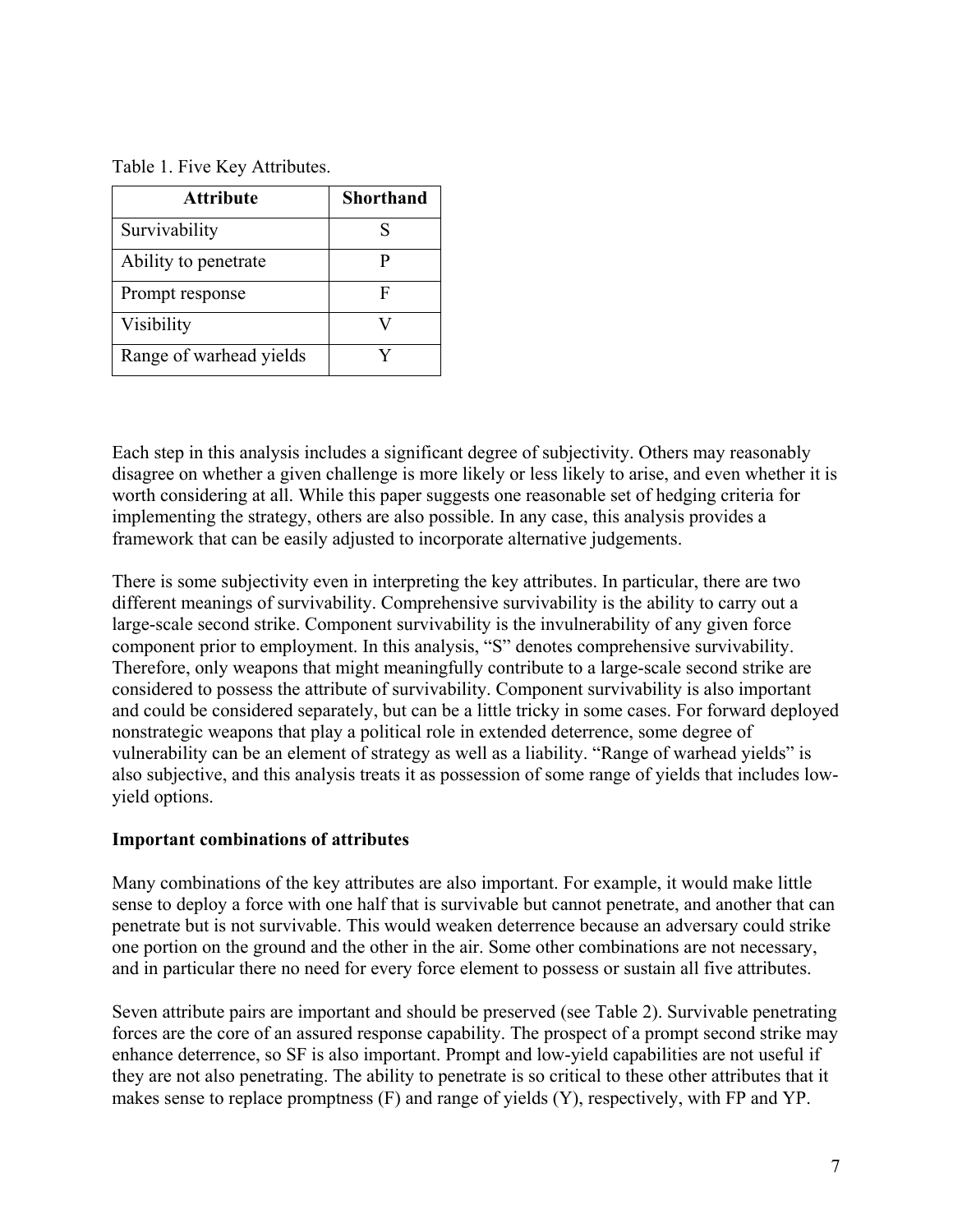Furthermore, it turns out that these replacements do not change the subsequent analysis. For example, any of the potential challenges considered below that impact promptness (F) also impact prompt penetrating capabilities (FP) in the same way.

The combination of prompt and low-yield allows the possibility of a rapid response that might in some cases be more credible that higher-yield alternatives. It also provides a means for the President to reduce collateral damage in scenarios where a limited rapid response is deemed necessary. Finally, while assets used for deterrence signaling need not possess all attributes of the force, they should be credible. This requires that they can penetrate adversary defenses and that they include low-yield options. This latter requirement is not restricting because all U.S. aircarried weapons are variable-yield designs.

| Table 2. Important Attribute Pairs. |  |  |  |  |  |  |
|-------------------------------------|--|--|--|--|--|--|
|                                     |  |  |  |  |  |  |

| <b>SP</b> | Survivable + Penetrating = Core of assured response capability    |
|-----------|-------------------------------------------------------------------|
| <b>SF</b> | Survivable + Prompt                                               |
| FP        | Penetrating + Prompt (Subsumes F)                                 |
| YP        | Penetrating + Low yield (Subsumes Y)                              |
| <b>FY</b> | $P$ rompt + Low yield                                             |
| PV        | Penetrating + Visible $\Rightarrow$ Signaling with credible asset |
| YV        | Visible $+$ Low yield $\Rightarrow$ Signaling with credible asset |

The other three pair combinations are not necessary (see Table 3). The combination SY is unnecessary because the second-strike force does not need to include low-yield weapons in order to deter a disarming first strike. Visible elements of U.S. forces can be used for deterrence signaling whether or not they themselves are critical to U.S. second strike, and whether or not they provide prompt strike capability. In fact, the "slow" nature of the bomber leg, including the ability to recall a strike, is part of its signaling utility.

Table 3. Unnecessary Attribute Pairs.

| <b>SY</b> | Low-yield not required for large-scale second strike                                                            |
|-----------|-----------------------------------------------------------------------------------------------------------------|
| <b>SV</b> | Primary second-strike assets not necessarily visible. Other elements of the force can<br>be used for signaling. |
| FV        | Prompt strike capability not required (and not necessarily desirable) for signaling<br>platforms.               |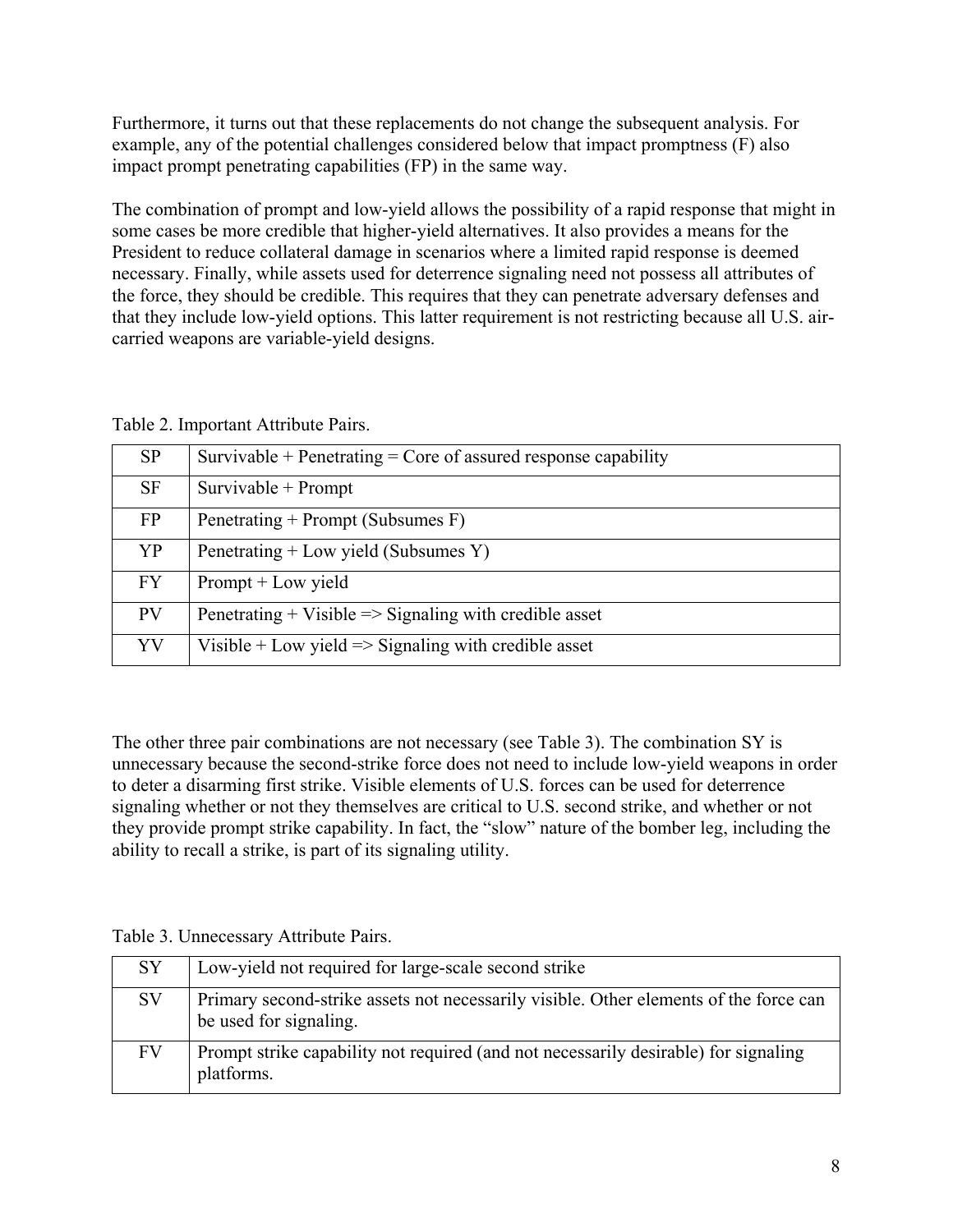Excluding three pair combinations limits the number of possible triple combinations, or trigraphs, and higher-order combinations. Only three attribute trigraphs are important (see Table 4), and no quadruple combinations are necessary. Like F and Y, the pairs SF and FY are only viable if they are also penetrating. SPF and PFY can replace these pairs without impacting any of the subsequent analysis. Similarly, it turns out that PYV fully represents a credible signaling asset, and can replace PV, YV, and V. This means that in the analysis that follows, any challenge that impacts PYV would also impact V, PV, and YV in the same way. The full list of important attributes and combinations is collected in Table 5.

Table 4. Important Attribute Trigraphs.

| <b>SPF</b> | Prompt Survivable Second Strike (Subsumes SF)                                                  |
|------------|------------------------------------------------------------------------------------------------|
| <b>PFY</b> | Prompt Low yield Penetrating (Subsumes FY)                                                     |
| <b>PYV</b> | Penetrating + Low yield + Visible => Signaling with credible asset (Subsumes V,<br>PV, and YV) |

Table 5. Important Attributes and Contributions. Square brackets indicate when other combinations are also included.

| S                         | Survivable                                                                    |
|---------------------------|-------------------------------------------------------------------------------|
| P                         | Able to penetrate                                                             |
| <b>SP</b>                 | Survivable + Penetrating = Core of assured response capability                |
| SPF [SF]                  | Prompt Survivable Second strike                                               |
| $FP$ [F]                  | $P$ rompt + Penetrating                                                       |
| YP <sub>[Y]</sub>         | Low yield $+$ Penetrating                                                     |
| $FYP$ [FY]                | Prompt + Low yield + Penetrating                                              |
| <b>VYP</b><br>[PV, YV, V] | Visible + Penetrating + Low yield $\Rightarrow$ Signaling with credible asset |

#### **Potential challenges to key attributes**

The next step is to identify potential technological and geopolitical challenges, which I then divide into two categories based on whether each is more likely and less likely to arise. In the category of more likely challenges, I include failure of a single warhead type; an adversary's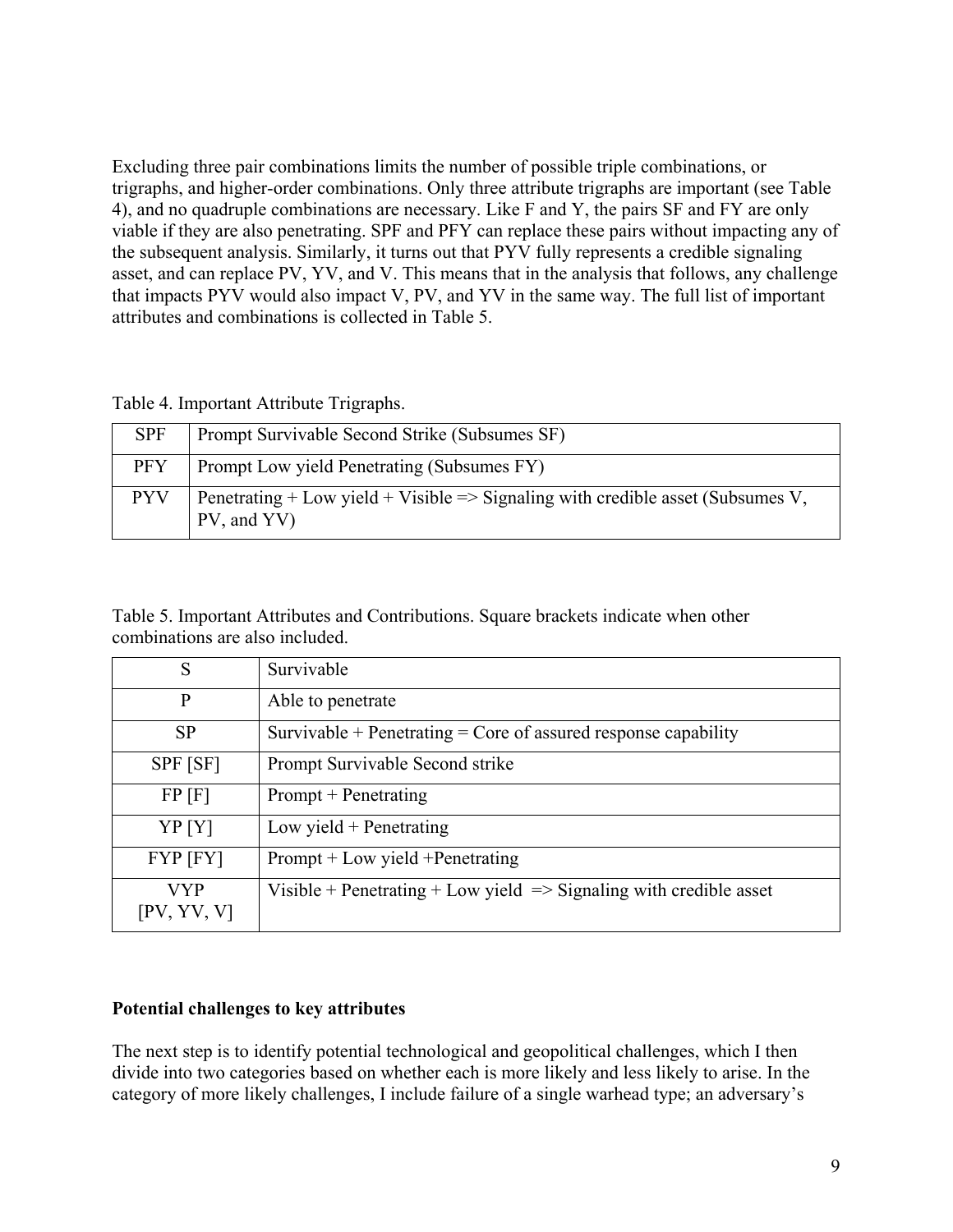limited defense against U.S. intercontinental ballistic missiles (ICBMs); an adversary ability to detect U.S. stealth aircraft; adversary ability to target U.S. aircraft at standoff ranges (i.e., ranges at which U.S. bombers might employ air-launched cruise missiles); adversary ability to detect the Air-Launched Cruise Missile (but not its planned replacement); and a Russian decision to break out from the New START Treaty. In this analysis, I assume that a SLCM would use a variant of the W80 warhead that is currently planned for the replacement of the existing ALCM, while acknowledge that as yet no warhead decision has been made. Since the low-yield ballistic missile (LYBM) is described in the NPR as a limited response capability, I treat an adversary's capability for limited ballistic missile defense as negating the LYBM.

Less likely challenges include failure of a U.S. platform; an adversary ability to defend against large-scale ballistic missile attack; adversary ability to detect stealthy cruise missiles (which this analysis assumes would imply an ability to also detect larger stealthy bombers); advanced antisubmarine warfare (ASW) capabilities that can detect U.S. ballistic missile submarines; and a military alliance between the United States' two most capable potential adversaries, Russia and China. I will also consider the simultaneous occurrence of any two "more likely" challenges as comparable to a "less likely" challenge. In this analysis, I assume that a SLCM could be carried on multiple platforms (though I am aware of no such decision), and therefore cannot be threatened by any single platform failure other than the missile itself.

| <b>More Likely Challenges</b>                 | <b>Less Likely Challenges</b>                                                                                                                                 |
|-----------------------------------------------|---------------------------------------------------------------------------------------------------------------------------------------------------------------|
| Warhead failure (Assume W80 for SLCM)         | Platform failure (Assume multiple SLCM<br>platforms)                                                                                                          |
| Limited BMD (Treat as negating LYBM)          | Large-scale BMD                                                                                                                                               |
| Detect stealth aircraft                       | Detect stealth cruise missiles (Implies stealth)<br>bomber detection as well)                                                                                 |
| Target aircraft at standoff range             | Advanced ASW                                                                                                                                                  |
| Detect ALCM (prior to replacement by<br>LRSO) | Military alliance between Russia and China                                                                                                                    |
| Russian breakout from New START Treaty        | Treat two simultaneous "more likely"<br>challenges (including simultaneous failure of<br>two warheads) as comparable to a single "less"<br>likely" challenge. |

Table 7. Potential Technological and Geopolitical Challenges to Key Force Attributes.

This analysis treats warhead failures as more likely than platform failures because nuclear warheads are not tested to the same extent as platforms, and therefore it might be more difficult to identify and address technical problems before they can seriously degrade the system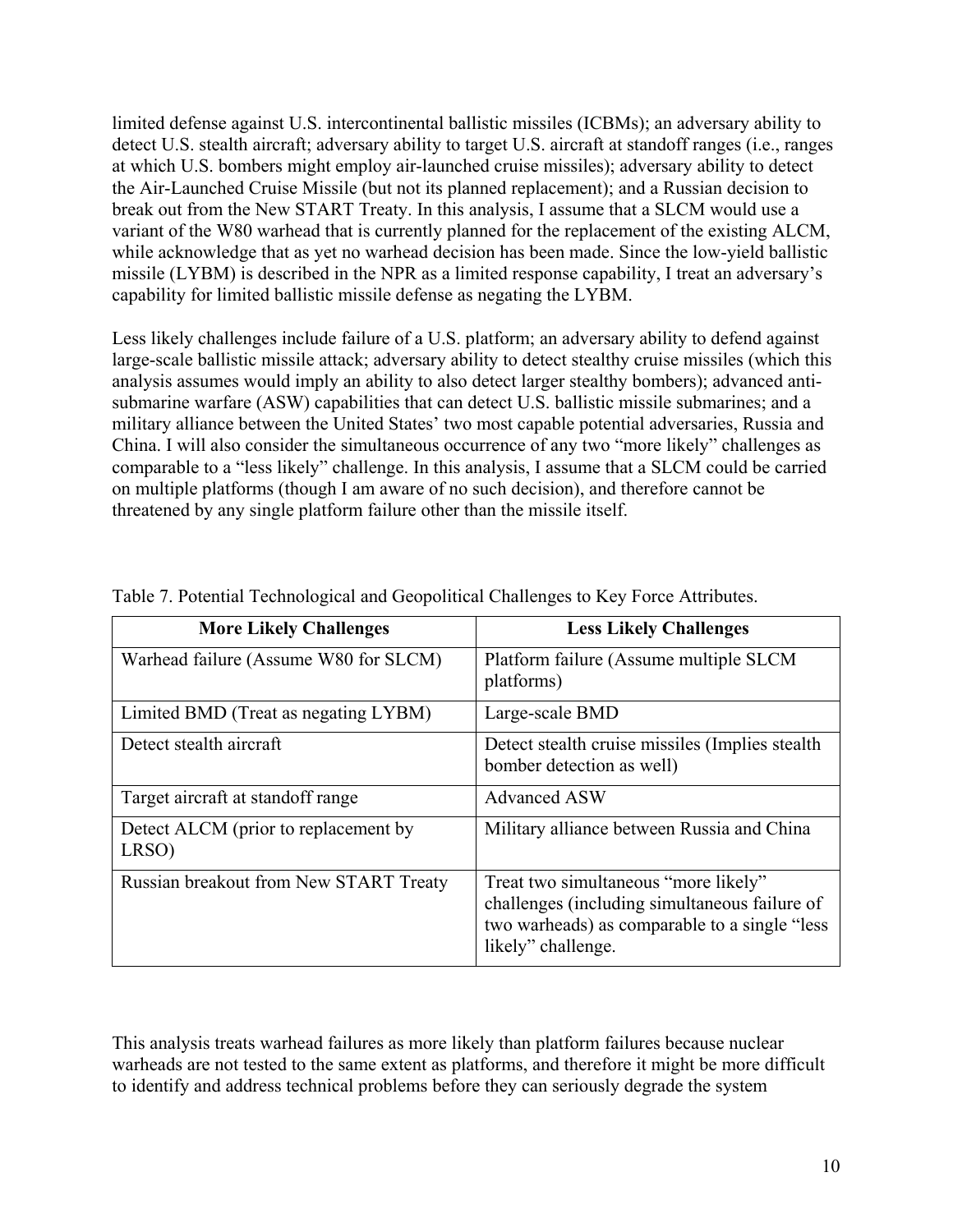reliability. Simultaneous failures might be more likely when warheads share common components, but such details are not included in this illustrative analysis.

Finally, neither of the two geopolitical challenges included would have a clear impact on preserving any of the key attributes or combinations. Consequently, they are omitted them from the discussion of results below, and it does not matter whether these are placed in the "more likely" or "less likely" column. This would seem to support the 2010 NPR determination that requirements for the technical hedge are more determinative than those for the geopolitical hedge. However, sustaining the key attributes is not necessarily the only consideration in hedge planning. For example, both the Obama and Trump Administrations expressed a preference for maintaining rough numerical parity with Russia's deployed strategic force, even when deviations from rough parity might not pose a serious threat to survivability or other key attributes of U.S. forces. Future analysis could account for this by including a sixth key attribute related to warhead upload capacity or some aspect of infrastructure responsiveness, such as excess warhead production capacity.

## **Establishing hedge criteria**

This analysis adopts three illustrative hedge criteria. These are based in part on the idea that not all key force criteria are equally important. In particular, those at the core of the U.S. assured response capability warrant special protection.

**Criterion #1. No likely challenge or platform failure.** No single event in the category or "more likely" challenges, and no single platform failure, should threaten any key attribute or combination. Since warhead failures are considered "more likely" challenges, this criterion subsumes the Obama Administration strategy for hedging against a single warhead or platform failure.

**Criterion #2. No single challenge to assured response.** For assured response capability (SP, together with S and P), no single challenge or pair of "more likely" events can threaten the U.S. assured response capability. This means that an adversary must solve more than one "hard problem" in order to threaten the U.S. capacity for assured second strike.

**Criterion #3. Do not present multiple attack vectors.** For any attribute combination that is not at the core of U.S. assured response capability, the collection of plausible "less likely challenges" and pairs of "more likely challenges" should not include multiple attack vectors. Attack vectors are ways that adversaries can deliberately challenge U.S. deterrent capabilities. Presenting adversaries with multiple ways of potentially negating a U.S. capability makes it more likely that they will seriously undertake the attempt. It is important to note that some combinations of "more likely" challenges constitute an attack vector (e.g., counter stealth plus targeting aircraft at standoff range), while others do not (e.g., Counter stealth plus a warhead failure).

Several limitations of this hedge planning analysis warrant mention. First, this analysis accounts for the attributes that various systems contribute, but does not attempt to fold in other important considerations related to warhead numbers. For example, it does not address the established need to rebalance warheads in the SSBN leg of the triad. Numbers do, however, figure in implicitly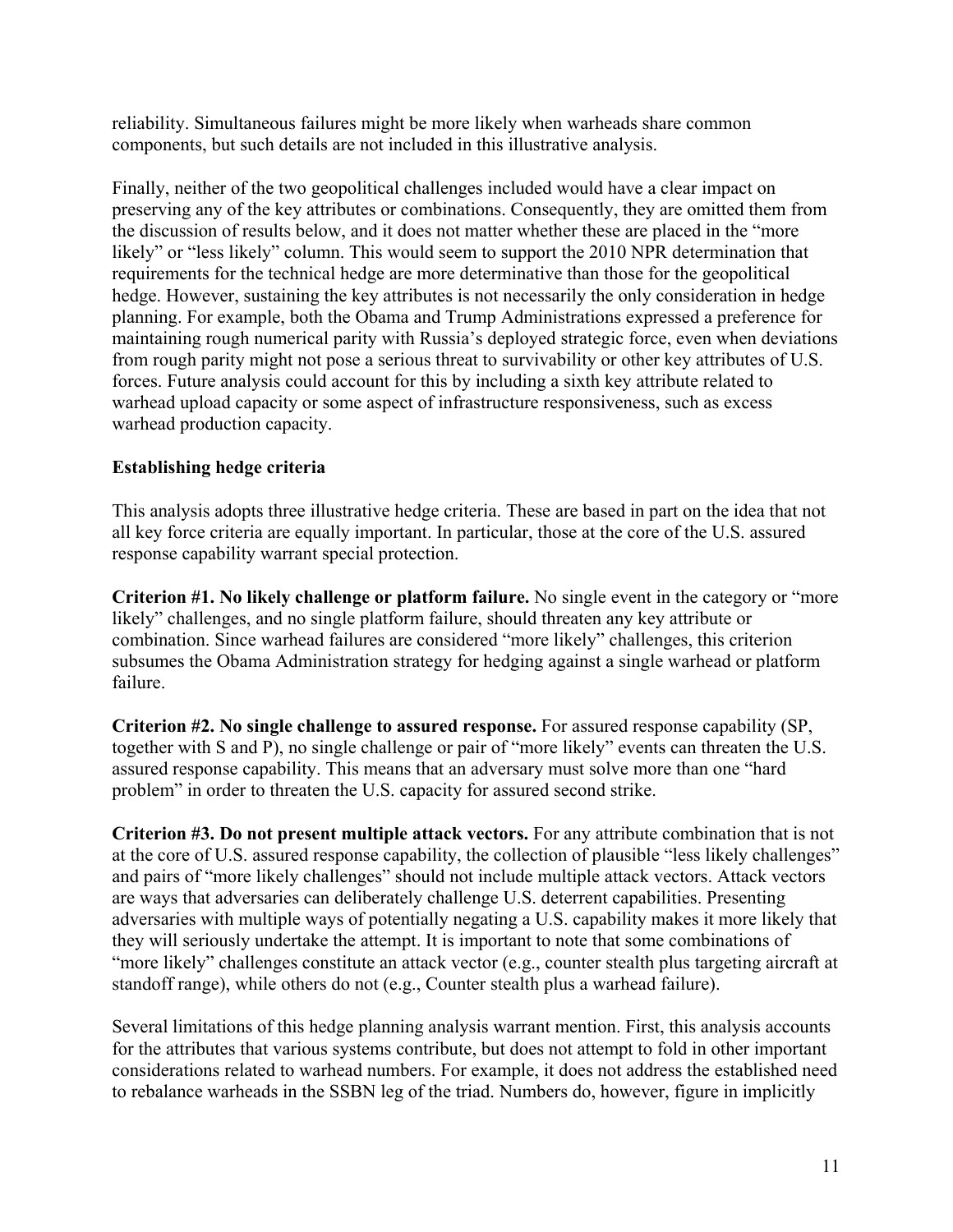through our interpretation of survivability as an attribute involving the ability to carry out a large-scale second strike. Second, the list of attribute contributions in Table 6 does not account for the relative contribution of different force elements that provide the same attribute. For example, both SLBMs and ICBMs are responsive, but ICBMs are the most responsive force element. Similarly, ICBMs contribute survivability when on alert but are generally considered less survivable than SLBMs. Fourth, this analysis does not include all operational considerations, such as more limited forward basing options for aircraft compared to naval assets. Finally, the list of potential challenges is not necessarily all inclusive, but the analysis could easily be expanded.

#### **Attributes of current and planned U.S. systems**

Current and future U.S. nuclear systems provide key attributes and combinations, as indicated in Table 6. Submarine-launched ballistic missiles (SLBMs) are survivable, prompt, and penetrating. ICBMs are all also prompt and penetrating, and contribute survivability when on alert and capable of launching under attack. Air-carried systems are visible, penetrating, and provide lowyield options. Bombers armed with cruise missiles contribute survivability as long as bombers can be dispersed and placed on alert. This analysis does not consider gravity bombs as significant contributors to overall survivability because the need for bombers to overfly each individual target substantially decreases their flexibility and their ability to substitute for ballistic missiles in larger-scale strikes. The LYBM would add a prompt low-yield capability that is also penetrating but does not contribute to survivability because only a small number of SLBMs will be modified. The SLCM would provide another low-yield, penetrating option. If sufficient numbers are deployed, it could in principle contribute to survivability in the same way that the ALCM/LRSO does. I also treat the SLCM as a contributor to visibility because of the potential for naval vessels to participate in signaling activities. Ballistic missile submarines (SSBNs) are not treated in this way because each one is too valuable an asset to serve routinely in this capacity.

| <b>System</b>      | Warhead    | <b>Attributes</b> |
|--------------------|------------|-------------------|
| <b>ICBM</b>        | W78, W87   | <b>SPF</b>        |
| <b>SLBM</b>        | W76, W88   | <b>SPF</b>        |
| B52/Cruise missile | W80        | <b>SPYV</b>       |
| <b>B2</b>          | B61, B83   | <b>PYV</b>        |
| B21/LRSO           | W80        | <b>SPYV</b>       |
| <b>B21</b>         | B61        | <b>PYV</b>        |
| <b>LYBM</b>        | W76        | <b>PFY</b>        |
| <b>SLCM</b>        | Assume W80 | <b>SPYV</b>       |

Table 6. Attributes of current and planned U.S. systems.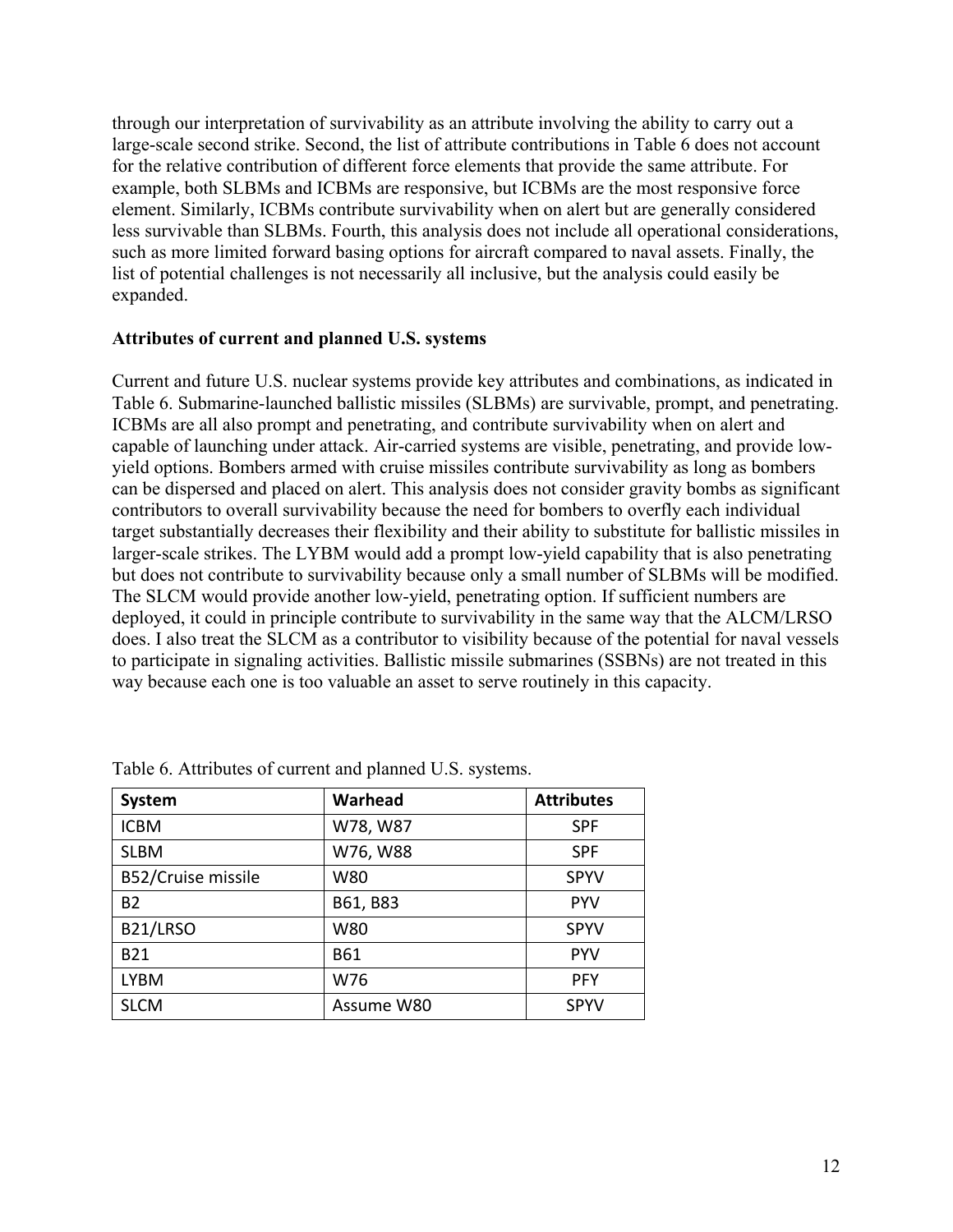The list of systems in Table 6, which I use for subsequent analysis, does not differentiate between the various strategic and non-strategic variants of the B61 gravity bomb, including the earth-penetrating B61-11. Simplifying in this way has a limited effect because the life-extended B61-12 will soon replace the other variants (except for the B61-11). In the meantime, it means that any B61 failure in this analysis is a worst-case scenario in which all variants are similarly degraded. Similarly, this analysis treats the W76-0 and the life-extended W76-1 as a single warhead type. Finally, I do not extend the analysis to include existing or planned dual-capable fighter bombers that can also deliver B61 gravity bombs. This simplification is equivalent to assuming that an adversary ability to target a stealth bomber corresponds to an ability to also target these other aircraft. The omission does not otherwise impact the analysis because failure of a stealth bomber platform never results in loss of a key attribute or combination.

#### **Analysis of alternative U.S. nuclear force structures**

The current U.S. nuclear force includes all systems listed in Table 6 except for the B21 bomber, the LRSO, the LYBM, and SLCM. Existing U.S. forces provide all five key attributes and all but one important combination. Because they are all aircraft-carried, existing low-yield options do not provide a prompt capability and therefore cannot threaten time-sensitive targets.

The 2010 NPR and 2013 Presidential nuclear employment guidance led to nuclear modernization plan that would modernize the current force (including replacement of the ALCM with the LRSO), add the B21 bomber, and retire the B83 strategic bomb. I will refer to this force structure as the 2010 modernization plan. The 2010 modernization plan does not address the prompt lowyield gap in existing U.S. forces.

The 2018 NPR found that Russia's focus on battlefield nuclear weapons, coupled with "Russian strategy and doctrine [that emphasizes] the potential coercive and military uses of nuclear weapons," might reflect a gap in U.S. deterrence options. Closing this gap does not, however, require that the United States "match or mimic Russia's more expansive arsenal."

Instead, the NPR found that two "modest supplements" will sufficiently shore up America's nuclear options. The 2018 NPR thus adds the low-yield ballistic missile (LYBM) and SLCM, and also reverses the commitment to retire the B83 gravity bomb. I refer to this as the 2018 modernization plan. Adding the LYBM fills the one gap in the ability of the existing U.S. force to provide the key attributes combinations.

Figure 1 graphically demonstrates the ability of the existing U.S. nuclear force and each of the two modernization plans to provide and preserve the key attributes and combinations. The vertical axis on each plot shows the number of ways that potential challenges may negate each attribute combination. In these and subsequent plots, a bar that extends to the top of the plot indicates an attribute combination that is not present in the given force structure. In Figure 1 and subsequent plots, this only ever applies to the combination FYP.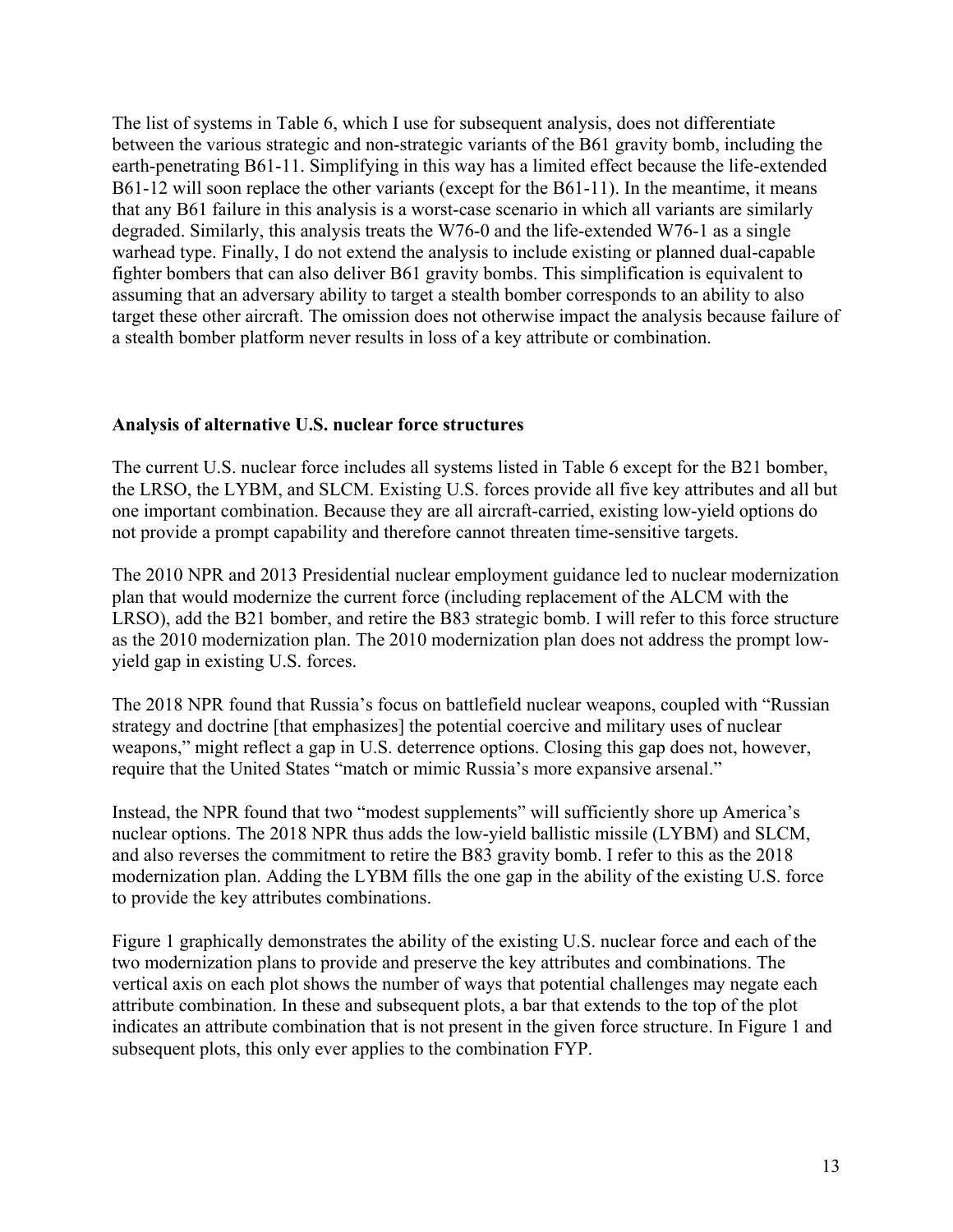

Figure 1. Ability of existing U.S. nuclear force and modernization plans to provide and preserve key attributes. A fully extended bar indicates an attribute combination that is not present in that force structure.

In addition to leaving the FYP gap unaddressed, the 2010 modernization plan actually reduces slightly the hedge strength of the force. This greater vulnerability of the combinations YP and VYP results from retirement of the B83, leaving only two variable-yield warheads in the stockpile. The force is then susceptible to an (albeit unlikely) simultaneous failure of the B61 and W80. The 2010 modernization plan meets the first two illustrative hedging criteria (except that FYP is absent), but fails the third criterion for all combinations involving Y.

The NPR supplements under the 2018 modernization plan result in a force that meets the illustrative hedging criteria, except that FYP comes from a unique capability that is therefore susceptible to two of the "more likely" challenges: single warhead failure and small-scale missile defense. The combination VYP (and therefore also V, VP, and YV) is vulnerable to one "more likely" challenge and one pair of "more likely" challenges. It still meets the third hedging criterion, though, because one of these includes a warhead failure and therefore does not constitute an attack vector.

Thus, the NPR supplements significantly strengthen the ability to preserve key attributes into the future. Advancements in adversary air defenses pose the greatest risk to preserving signaling and low-yield options that are also penetrating. Maintaining the ability to forward deploy nuclearcapable aircraft and developing the Long-Range Standoff Cruise Missile (LRSO) to replace the aging Air-Launched Cruise Missile<sup>[14](#page-1-13)</sup> are important parts of sustaining these combined attributes. Reliance on air-delivered systems is limiting, though, because they must remain undetected to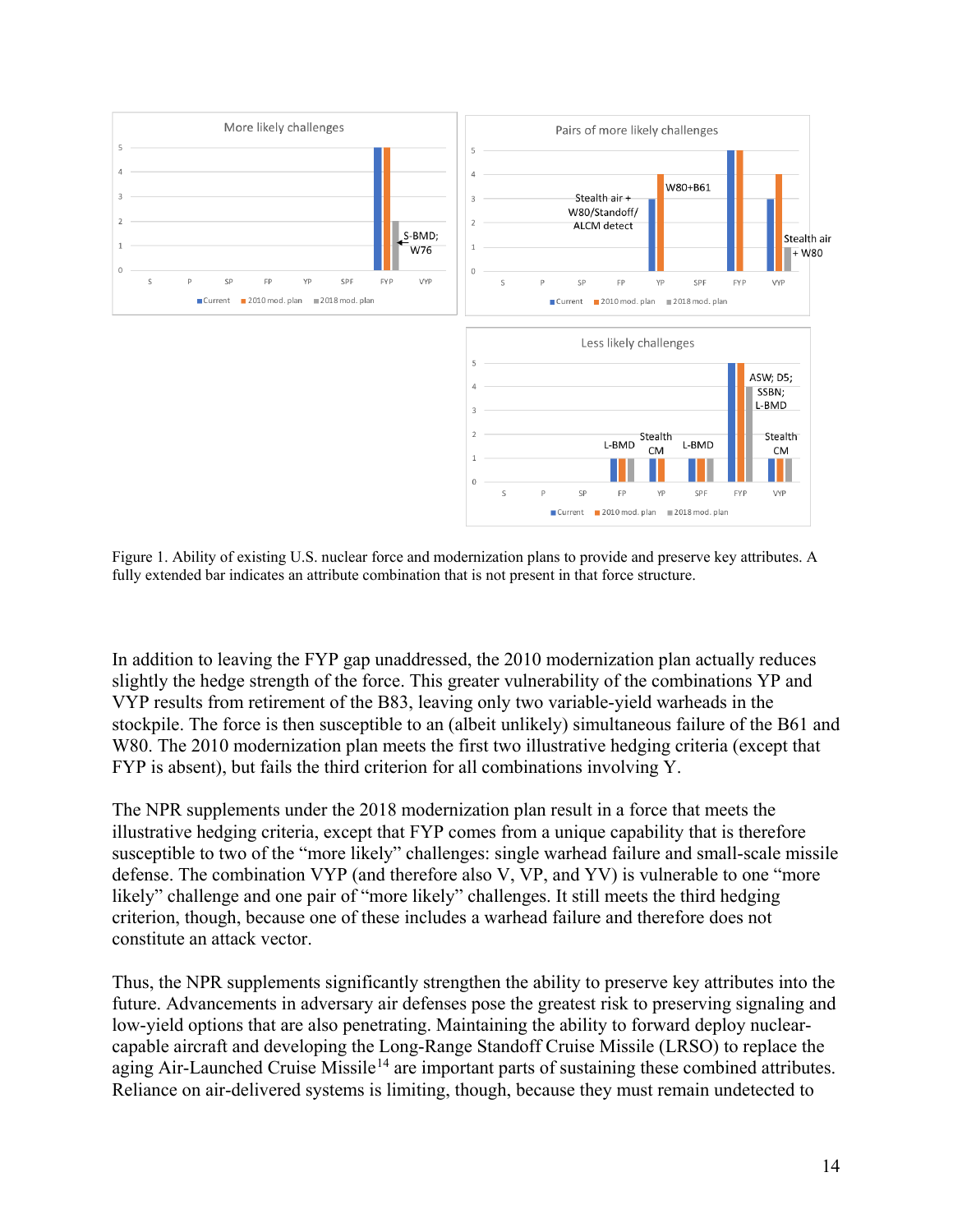avoid being shot down. The low-yield ballistic missile<sup>[15](#page-1-14)</sup> and sea-launched cruise missile<sup>[16](#page-1-15)</sup> offer a hedge against potential advances in detecting stealth airframes and targeting aircraft at long distances (using, for example, hypersonic weapons<sup>17</sup>).

Preserving the other key attributes does not currently require new capabilities. The United States can avoid the danger of losing prompt response capability by continuing to reject calls to de-alert the ICBM force.<sup>[18](#page-1-17)</sup> According to the NPR, "there are no known, near-term credible threats to the survivability of the [strategic submarine] force."<sup>[19](#page-1-18)</sup> Nevertheless, the U.S. Navy conducts a vigorous program to guard against a technological revolution in anti-submarine capability. The United States also maintains a degree of survivability in other legs of the triad, in particular the ability to disperse bombers armed with cruise missiles. The prospect of defending against largescale ballistic missile attacks remains far off, and defense against even a single advanced missile is difficult. To help prevent future threats to the penetration ability of its ballistic missiles, the United States can build flexibility into the replacement programs for Cold War era systems.

Although the 2010 modernization plan did not formally seek to hedge against loss of the attribute set identified in the 2018 review, our analysis illustrates considerations that were very present when the Obama Administration considered alternative force structures and postures. At various times, the Obama Administration rejected calls to (1) cancel the LRSO and allow the ALCM to age out of the force, (2) eliminate the ICBM leg of the triad, (3) de-alert the ICBM force, (4) cancel the B61-12 and eliminate gravity bombs, and (5) cancel the B21 bomber or develop it a conventional-only bomber. In each case, proponents of these changes argued that the existing force provides unnecessary redundancy that need not be sustained. For example, some argued that the cruise missile is unnecessary if the United States possesses gravity bombs. Others concluded that the SLBM force makes ICBMs redundant, or at least removes any need to maintain ICBMs on alert.

Figure 2 shows the effect that each of these changes would have on the ability to hedge, relative to the 2010 modernization plan. In this analysis, I assume that a decision to cancel the B21 (or opt against giving it any nuclear capability) also results in loss of a nuclear-capable B2, since that system must eventually age out or lose its ability to reliably penetrate advanced air defenses.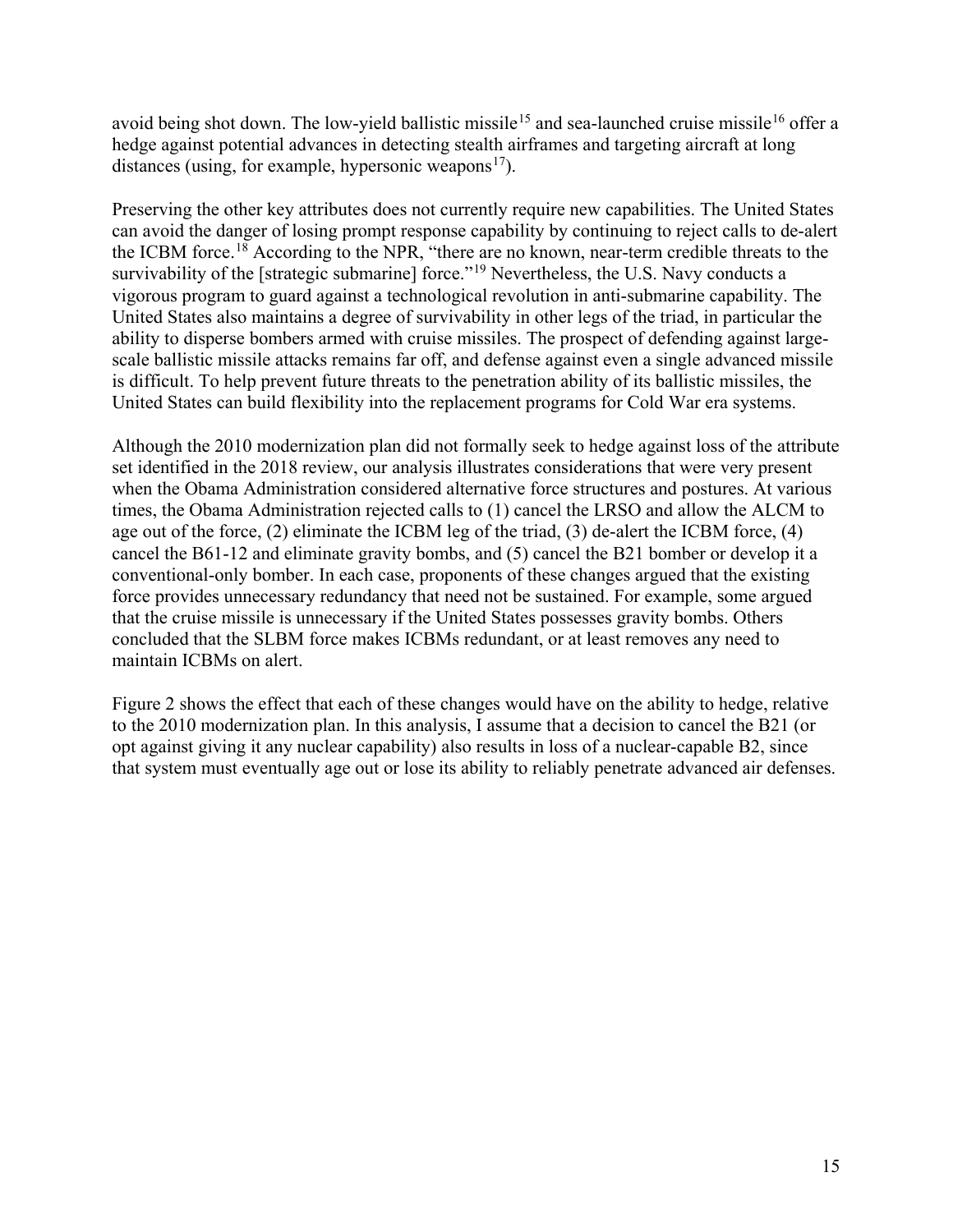

Figure 2. The impact on hedge strength of deviations in the 2010 modernization plan. Columns show the additional number of ways that potential challenges may negate each attribute combination, relative to the baseline 2010 modernization plan. In cases where the baseline 2010 plan also had some susceptibility, baseline numerical values are included and denoted by "B".

The columns in Figure 2 show the additional number of ways that potential challenges may negate each attribute combination, relative to the baseline 2010 modernization plan. For example, Figure 1 shows that the 2010 modernization plan leaves one potential "less likely" challenge to the attribute combination YP, namely, an ability to detect stealthy cruise missiles. Figure 2 shows that eliminating the B61 would result in one additional way to challenge YP, namely, a technical failure of the LRSO missile.

Proponents of the 2010 modernization plan argued that the ability to reliably preserve low-yield employment options depends on retaining a gravity bomb, a penetrating bomber, and an airlaunched cruise missile. As shown in Figure 2, eliminating any one of these results in one or two "more likely" potential challenges to YP and VYP, where under the 2010 plan there were none. Canceling the B61-12 or the stealth bomber also introduces one or two potential "less likely" challenges to these same attribute combinations. Canceling the LRSO adds additional risk by eliminating the ability of the bomber force to hedge against an adversary's development of largescale ballistic missile defense. Without LRSO, all three of our illustrative hedging criteria are violated, including the assured response criterion.

Proponents of the 2010 modernization plan also argued against de-alerting or canceling the ICBM force. They argued that these changes would add undesirable risk to the U.S. ability to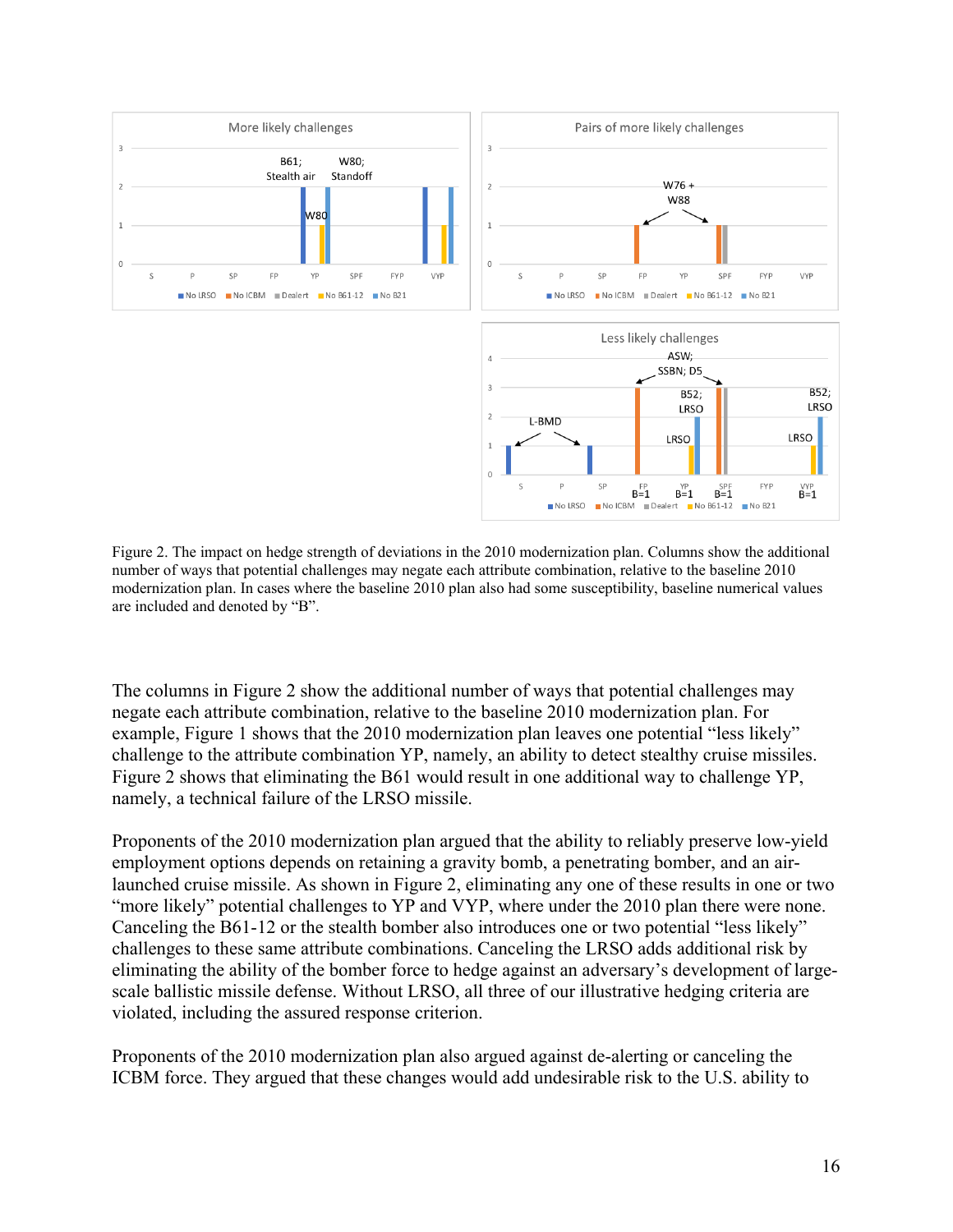preserve a prompt response capability. In Figure 2, this effect is shown as significantly increased risk to FP and SFP, and a corresponding new inability to meet our third hedging criterion.

The proposed additions under the 2018 modernization plan have raised similar questions about the potential for needless redundancy, and no doubt will continue to do so. For example, what benefit could a SLCM provide over that already provided by ALCM/LRSO? Does addition of the SLCM eliminate any need to also retain gravity bombs?

Figure 3 shows the impact on hedge strength of several possible deviations from the 2018 plan. As noted previously, the LYBM contributes a unique prompt low-yield capability that is otherwise absent in the force. It also helps preserve low-yield capability in some threat scenarios. The SLCM helps ensure a credible signaling mode (VYP) that is not vulnerable to an adversary's development of both the ability to detect stealth aircraft and the ability to target aircraft at standoff range. The stealth bomber and gravity bombs are important for addressing what would otherwise be a vulnerability to potential failure of the W80 cruise missile warhead.





Figure 3. The impact on hedge strength of deviations in the 2018 modernization plan. Columns show the additional number of ways that potential challenges may negate each attribute combination, relative to the baseline 2018 modernization plan. In cases where the baseline 2018 plan also had some susceptibility, those baseline numerical values are included and denoted by "B". A fully extended bar indicates an attribute combination that is not present in that force structure.

Eliminating either the stealth bomber or the gravity bombs would convert a failure mode involving a pair of simultaneous "more likely" challenges into a failure mode that requires only a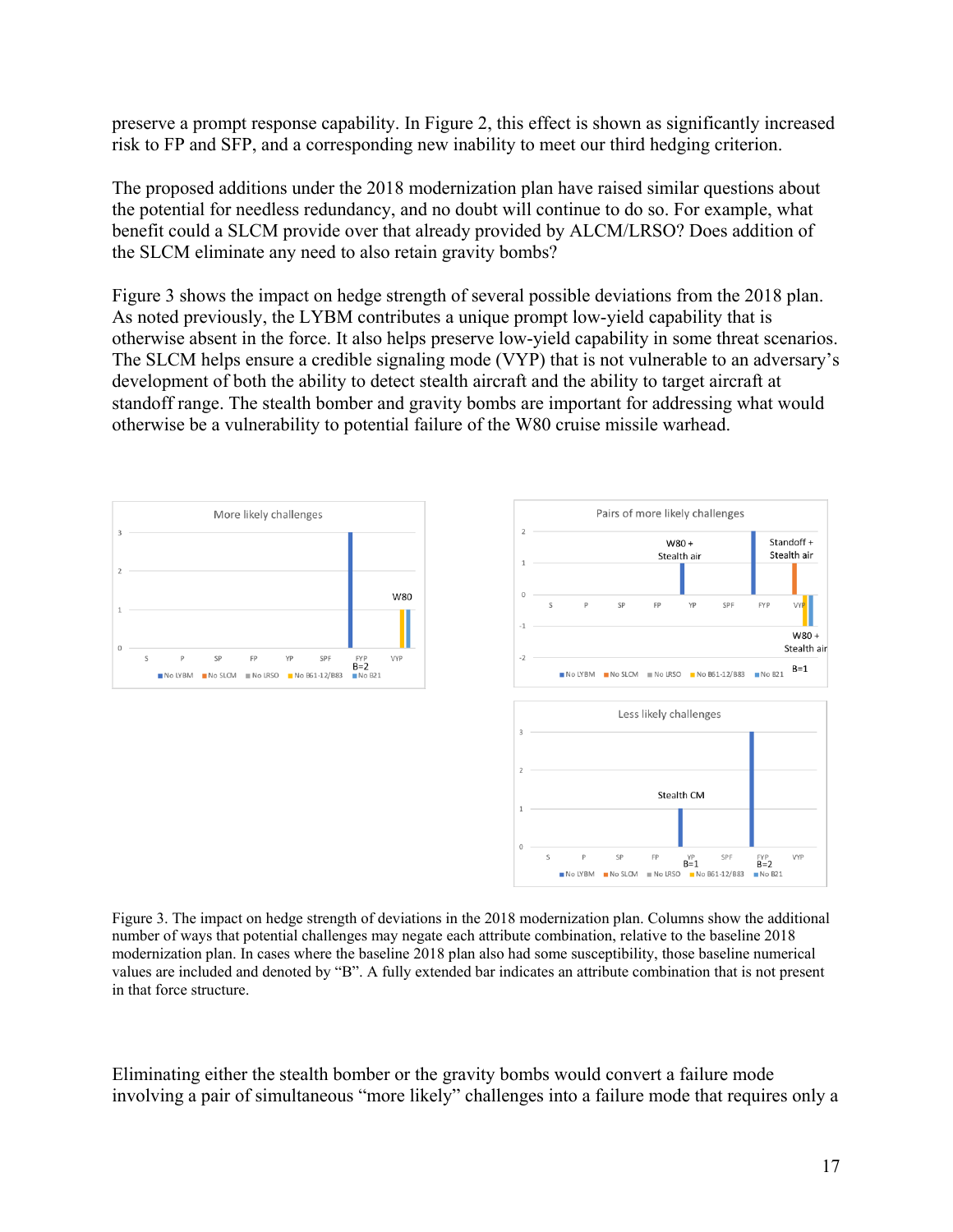single such challenge. This vulnerability could be lessened, however, if the B61 or some other warhead design could be used for the SLCM. Figure 3 also suggests that LRSO is less important in terms of hedge strength than is the SLCM. LRSO shares the same aircraft vulnerabilities as other available signaling modes, while the SLCM provides greater resilience through platform diversity.

## **Conclusions**

The 2018 NPR continues and expands upon previous U.S. efforts to hedge against uncertainty in the technology and security environments. It incorporates major elements from prior reviews, such as an emphasis on increased flexibility and determination to maintain diversity in the deployed force. Like its predecessors, the 2018 review also faces the unfortunate reality that previous administrations have not done enough to implement their own hedge strategies. In response, it seeks to further emphasize the importance of hedging against uncertainty by elevating it to a role of nuclear weapons in U.S. national security strategy.

The new NPR also takes a somewhat different approach to hedging. It directs planners to prioritize key force attributes that help make nuclear deterrence effective and stable. The Defense and Energy Departments can implement this strategy by ensuring that the deployed and nondeployed force together sustain a sufficient range of nuclear employment options to provide these key attributes and preserve them as adversary capabilities advance and if technical problems arise within elements of the U.S. force.

While the new NPR is the first to formalize hedge planning to preserve these force attributes, previous administrations understood their importance as well. The Obama Administration laid the groundwork for a nuclear modernization plan that provides all but one important attribute combination, and rejected calls to scale the plan back in ways that would increase the difficulty of preserving these attributes in the face of adversary challenges or technical problems.

Adding the supplemental capabilities in the 2018 NPR fills the one gap in the ability of existing U.S. forces to provide key attribute combinations. Together with other elements of the nuclear modernization program, the LYBM and SLCM also significantly strengthen the ability to hedge against uncertainty. Following through on this modernization plan will leave the United States better prepared to address those challenges that are most likely to arise, and those that are less likely but would hold particularly grave consequences for the U.S. ability to deter the highest forms of aggression against the United States and its allies.

## **Notes**

I am grateful to Brad Roberts for reviewing this paper and providing valuable substantive input. The views expressed herein do not constitute the position of any organization or any individual other than myself.